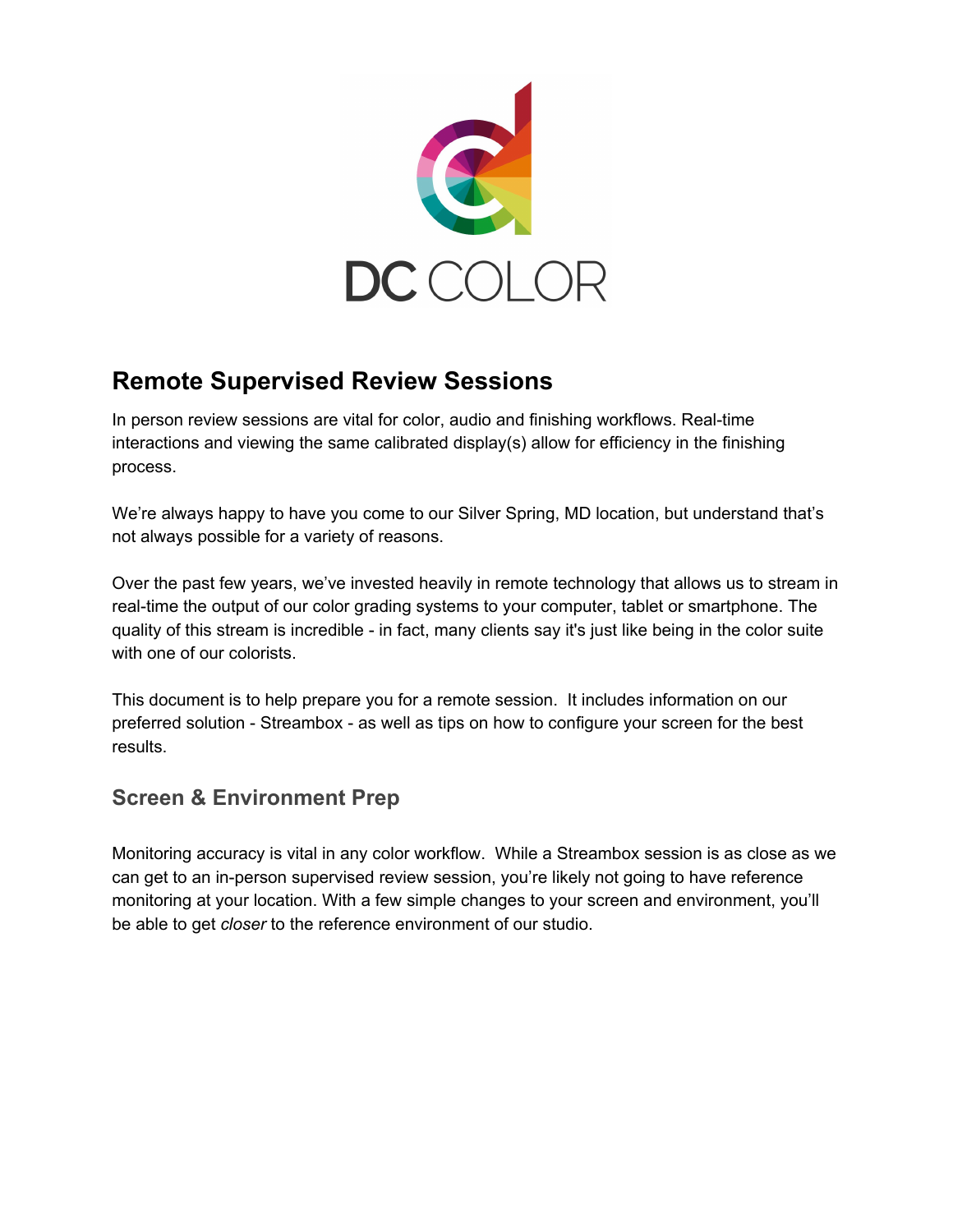### **Screen Prep (iPhone, iPad)**

We highly recommend new(er) Apple iOS devices like iPad Pro, iPad Air, iPhone 11. These screens are highly accurate but need a few adjustments to make your viewing experience better.

- 1. Open the Settings App and then choose Display & Brightness
- 2. Disable the Automatic Brightness switch
- 3. Set the Brightness slider to approximately 40%-50% (can go higher/lower as needed)
- 4. Disable the True Tone switch

### **Screen Prep (Mac Laptops & iMacs)**

Like their smaller cousins, recent Mac Laptops (Mac Book, Mac Book Air, Mac Book Pro) have excellent screen quality, but likewise require a little tweaking to be more accurate.

- 1. Open up System Preferences and then choose Displays
- 2. Disable Automatic Brightness switch if available
- 3. Disable True Tone switch if available
- 4. Click on the Night Shift tab and choose the option to Turn off Until Tomorrow
- 5. Set screen brightness to approximately 40%-50% (can go higher/lower as needed)

### **Screen Prep (Windows Laptops & Desktops)**

There is a lot of screen variance to Windows laptops and screens attached to windows computers. Because of this, we can't provide a one size fits all recipe for screen optimization, but here are a few tips.

- 1. Disable any night mode type controls (usually found in the notification center) as these will generally shift what you see to warm
- 2. Disable any automatic brightness controls (usually found in Settings) we want to maintain screen consistency during your review
- 3. On most screens setting the screen brightness to approximately 40%-50% will get closer to reference brightness (can go higher/lower as needed)

### **Screen Calibration**

If we'll be doing a bunch of work together, we're happy to help you calibrate your screens. Our reference level spectroradiometer and colorimeter can get your screen very accurate.

If we can't calibrate your screen in person we recommend the calibration solutions from Xrite, Portrait Displays, and Light Illusion.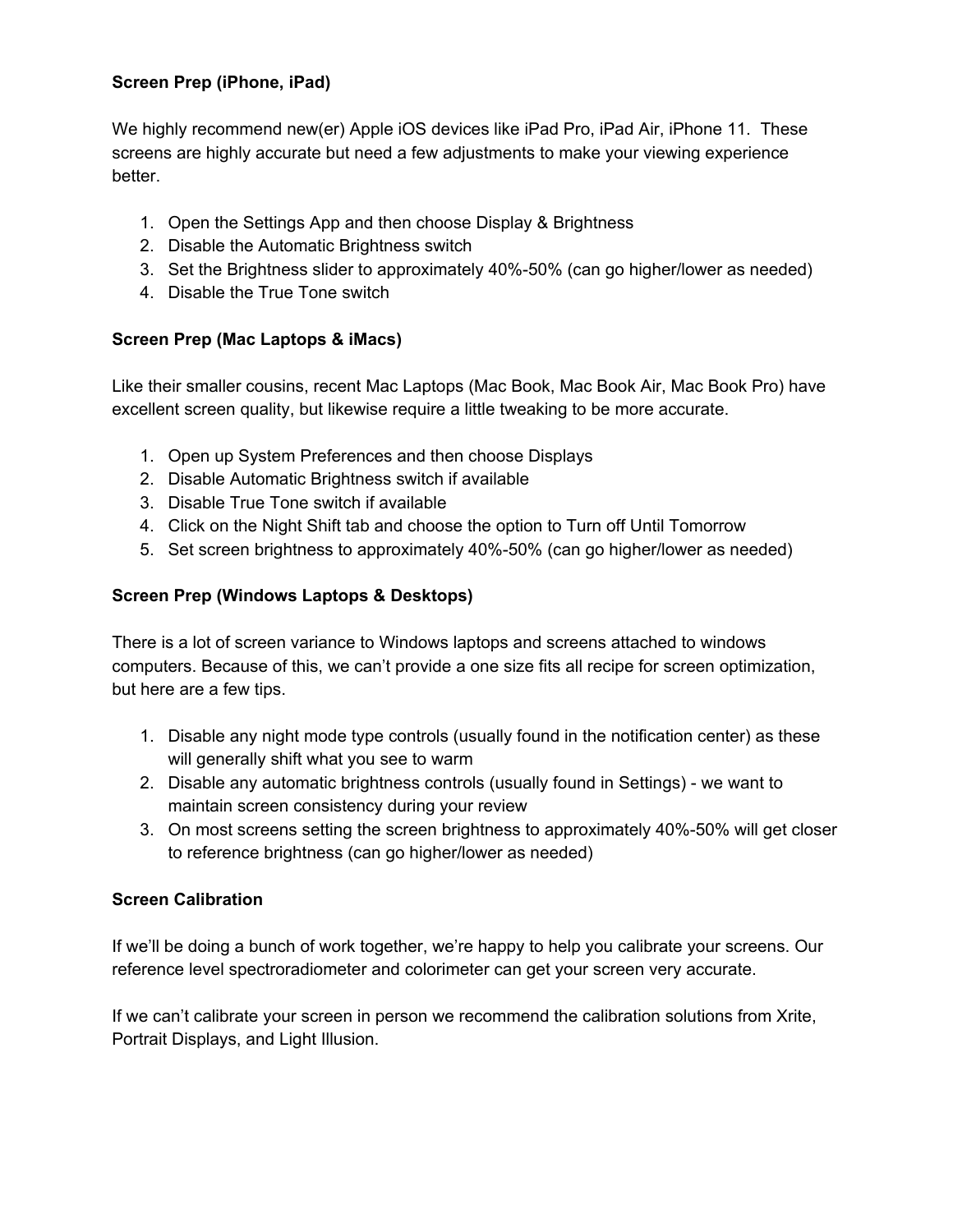### **Environment Prep**

While it might be tempting to sit on your back deck in the afternoon to do a review session we don't suggest it!

Here are some tips:

- 1. Please don't sit outside during our review
- 2. Slightly darkened rooms with dim indirect lighting are preferred
- 3. Please avoid mixed lighting situations e.g. warm desk lamp and fluorescent overhead lights
- 4. Do your best to avoid reflections on your screen and avoid changing lighting conditions

#### **Our Line Of Communication**

In addition to the stream you'll connect to, we'll need to also have a line of communication open so we can discuss your project. Zoom is our preferred method, but we can also use Skype, FaceTime, Slack and Facebook Messenger, and traditional phone calls.

Please just let us know in advance of your session what your preferred method for a 'chat' is.

We recommend a set of high-quality headphones to listen to streaming audio content and our line of communication.

### **Streambox Media Player Downloads\***

#### **Mac Player 10.14.x or earlier\*\*:**

http://update.streambox.com/updater/smphdosx/latest/StreamboxMPHD-OSX.dmg

#### **Mac Player 10.15.x or later**

https://apps.apple.com/us/app/streambox-media-player/id1329435619

### **iOS Player (iPhone + iPad - Use App Store On iOS device)**

https://apps.apple.com/us/app/streambox-media-player/id1329435619

#### **Windows 8 or 10 Player**

http://update.streambox.com/updater/smphdwin/latest/StreamboxMPHD-Win.exe

\* The app is called **Streambox Media Player** (different from the Streambox App).

\*\*Please run updater (Cmd + U) after installing Mac player for 10.14.x or earlier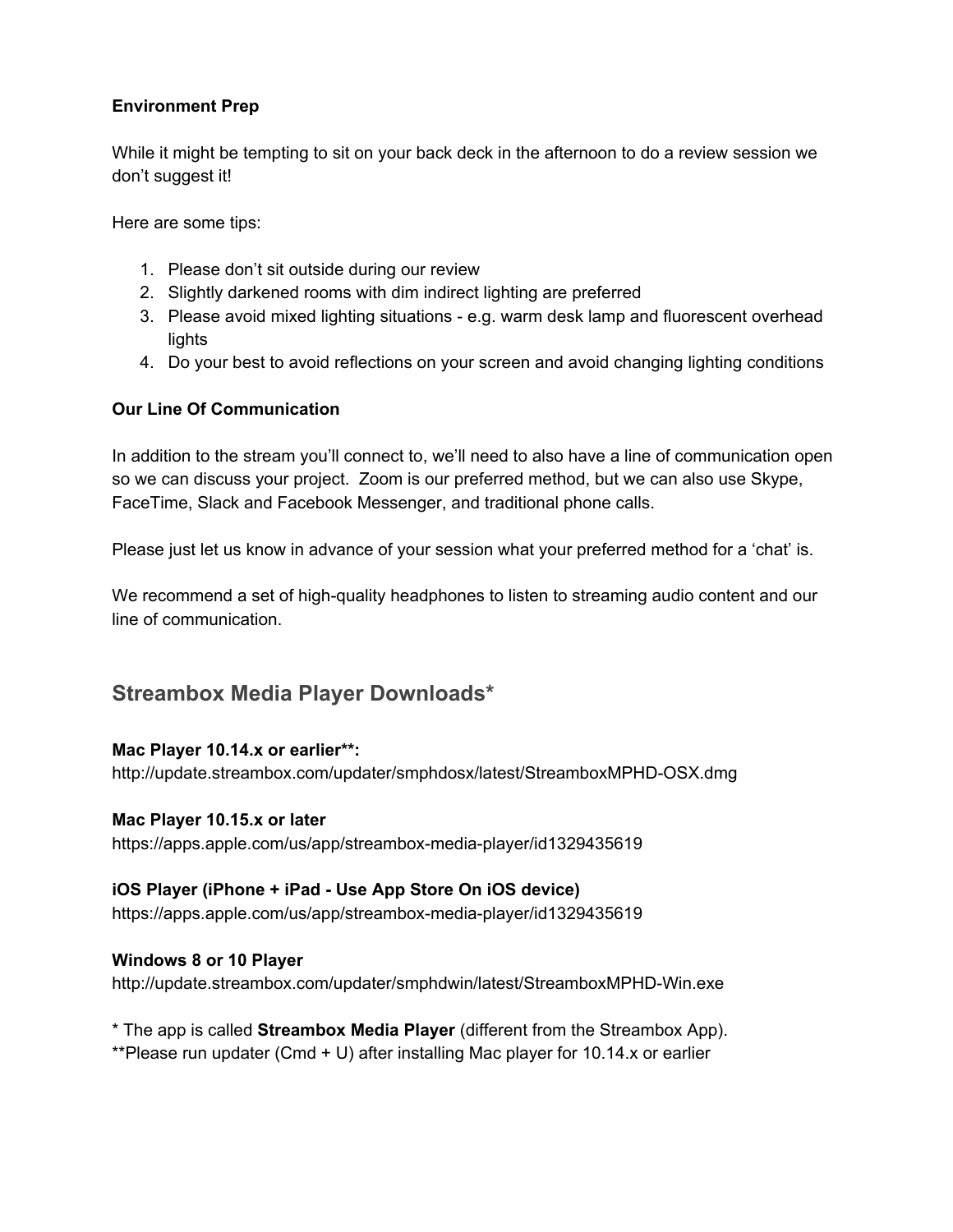## **Stream Box Media Player Configuration (Mac - 10.14.X & Earlier)**

If you're using Mac 10.14 or earlier the player setup is simple.

- 1. After installing and opening the Streambox Media Player, use the Keyboard shortcut **Cmd + S** to open the sessions dialog.
- 2. In the dialog that opens up enter the session code we will provide (it starts with a \$) and then press OK.

|                    | Connect to session |  |
|--------------------|--------------------|--|
| Session ID SBLSFIB |                    |  |
|                    | Cancel<br>OK       |  |

3. In approximately 15-20 seconds the stream will auto negotiate - it may take a few additional seconds for the stream to stabilize - in the first few seconds banding and slight buffering is normal.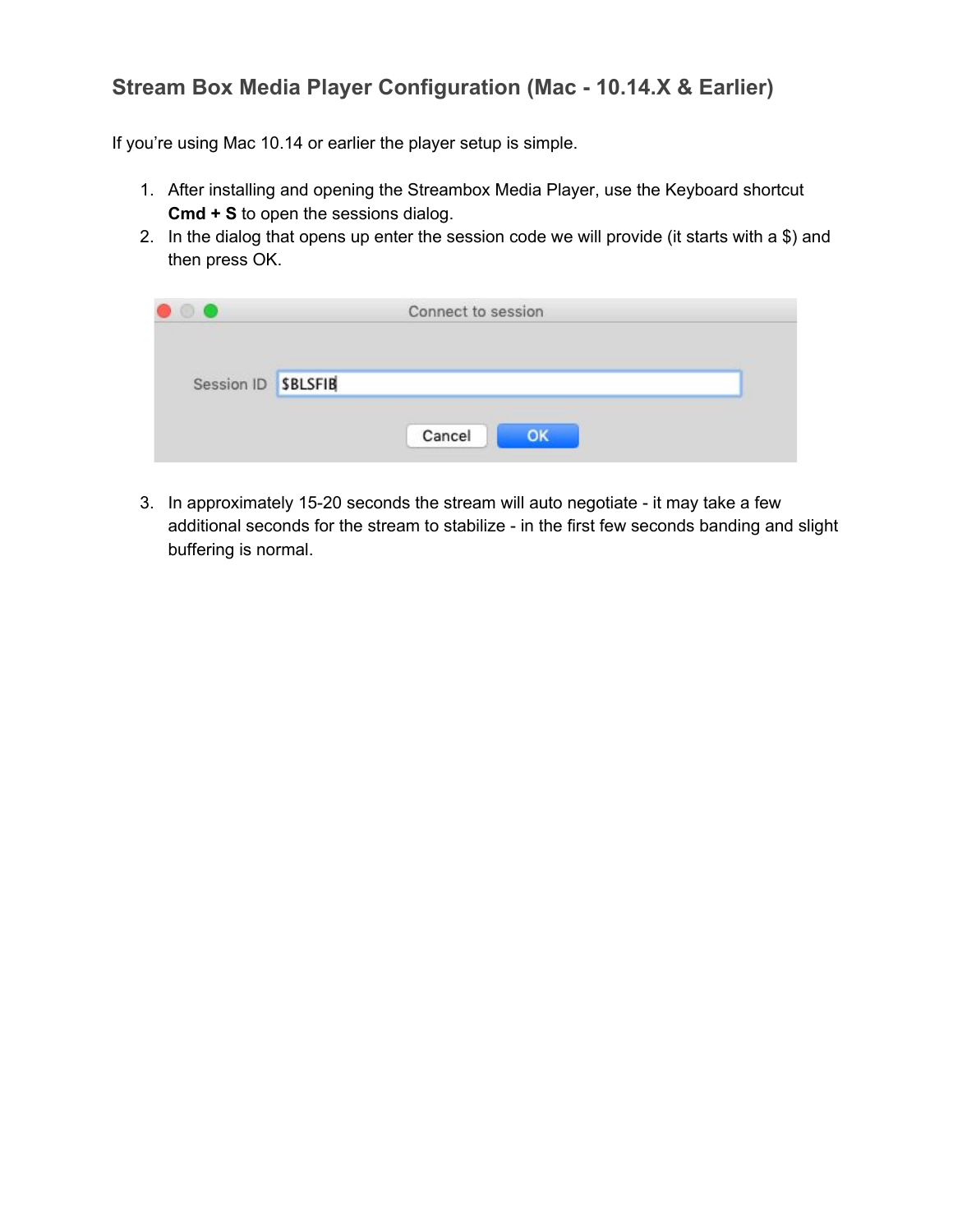# **Stream Box Media Player Configuration (Mac - Catalina 10.15.X)**

The 64bit version of Streambox Media Player is very new - as such not all features from the previous versions have caught up - like CMD +S to access the sessions dialog but connecting to a session is still pretty easy

- 1. When you initially launch the Streambox Media Player for Catalina it will appear in a landscape orientation. While you can setup sessions from this view, it takes a few additional steps to do so. Instead, grab corner of Streambox Media Player window and **resize the window** until it's in more of a Portrait orientation
- 2. When you are in a portrait orientation, an information section will appear underneath the video window. On the left hand side, locate the **Sessions ID** field.



3. Enter the session ID we will provide and then press the on-screen go button or enter on your keyboard. It will take 15-20 seconds to negotiate the connection to the stream. You can resize the window back to landscape orientation after connecting to the stream.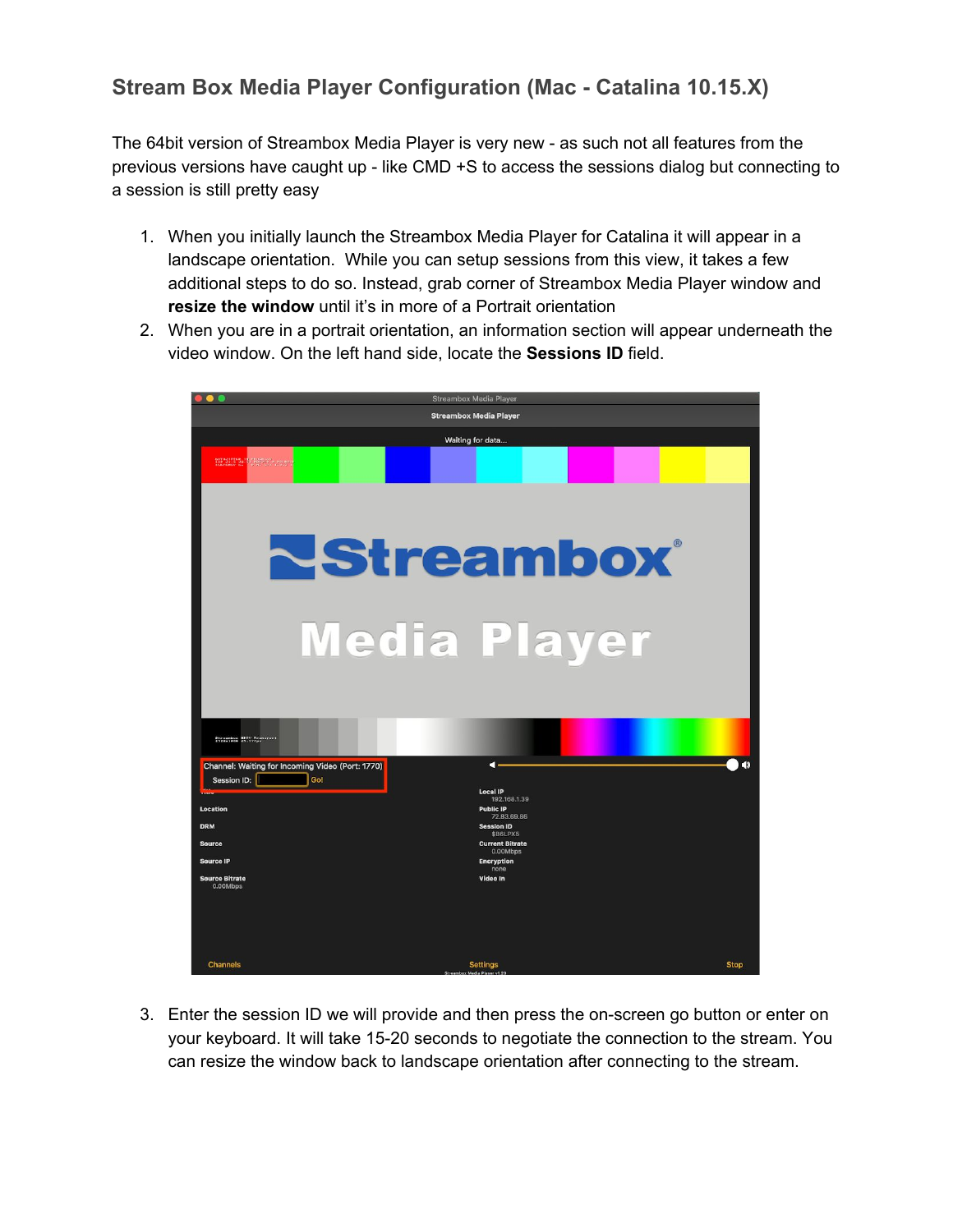# **Streambox Media Player Configuration (iPad, iPhone)**

If you're using an iOS device such as an iPad or iPhone setup is super simple.

1. With the device held in portrait orientation, the top of half of the screen will be a video window and the lower part and info section about the stream. Locate the **Session ID** field and enter the Session ID we will provide and **press the Go! button.** It will take 15-20 seconds to negotiate the connection to the stream.

| Session: \$B8JJS9                          |                                    |
|--------------------------------------------|------------------------------------|
| Session ID:<br><b>\$B8JJS9</b><br>Go!<br>a |                                    |
| <b>Title</b>                               | <b>Local IP</b><br>192.168.1.29    |
| Location                                   | <b>Public IP</b><br>72.83.69.86    |
| <b>DRM</b>                                 | Port<br>1770                       |
| <b>Source</b>                              | <b>Current Bitrate</b><br>0.00Mbps |
| <b>Source IP</b>                           | <b>Encryption</b><br>none          |
| <b>Source Bitrate</b><br>0.00Mbps          | Video In                           |

2. If you're holding the device in portrait mode then follow the steps above for configuring the Mac player on Mac 10.15.x (Catalina) as the steps are identical. (**Note:** at any time you can rotate the orientation of the device assuming you have "orientation lock" turned off). We find it easier to start in portrait orientation to enter the session, then rotate to landscape for viewing.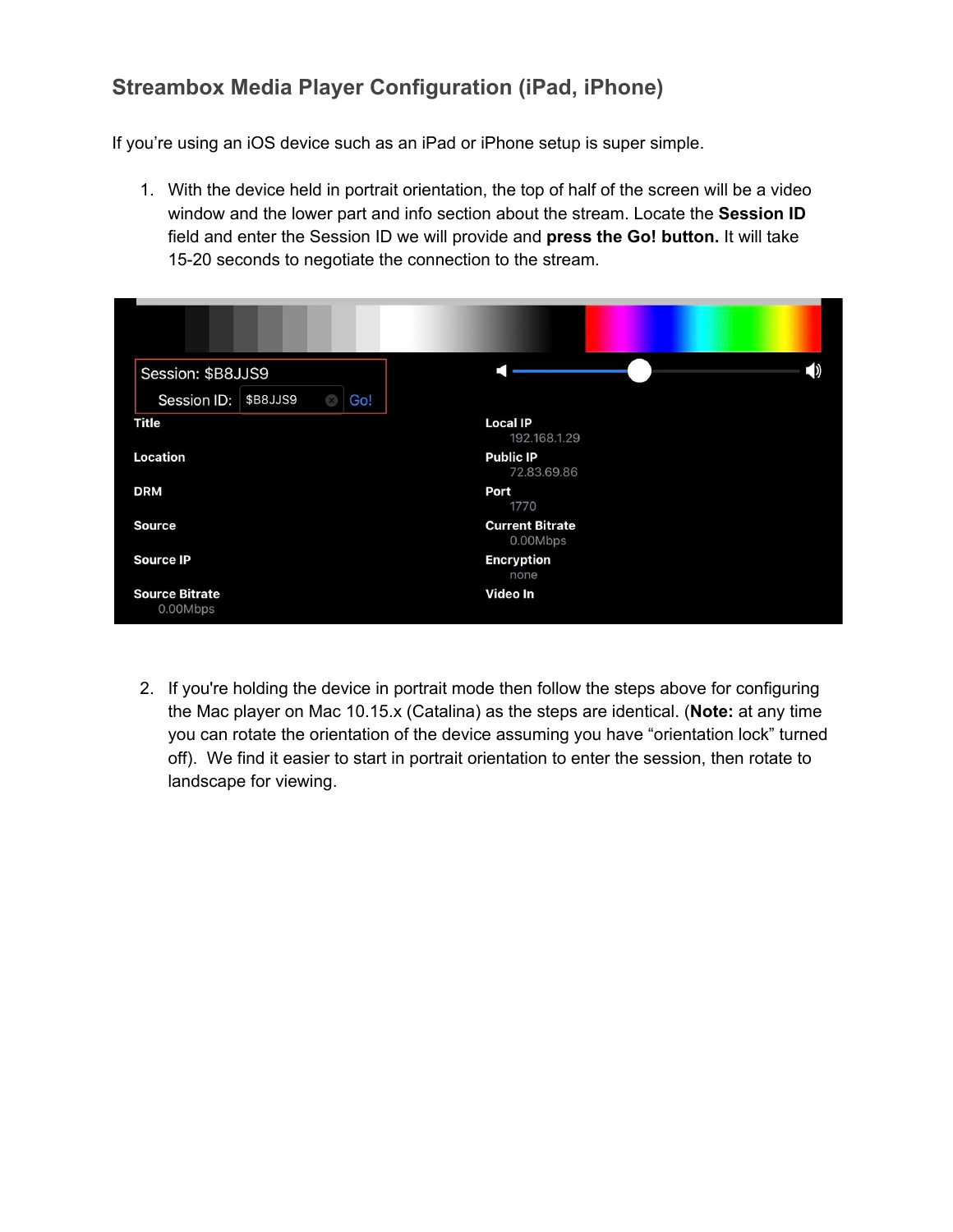# **Stream Box Media Player Configuration (Windows 8 & 10)**

The Streambox Windows player is a bit antiquated but still works for streaming sessions.

1. After opening up the Streambox Media Player app, right click anywhere in the main window (color bars) and choose Settings > Configure Channel #1.



- 2. In the dialog that pops up, choose the option for **'Connect To Server'.**
- 3. In the IP address field enter **54.83.19.155** you can leave the UDP port option at its default of 1770.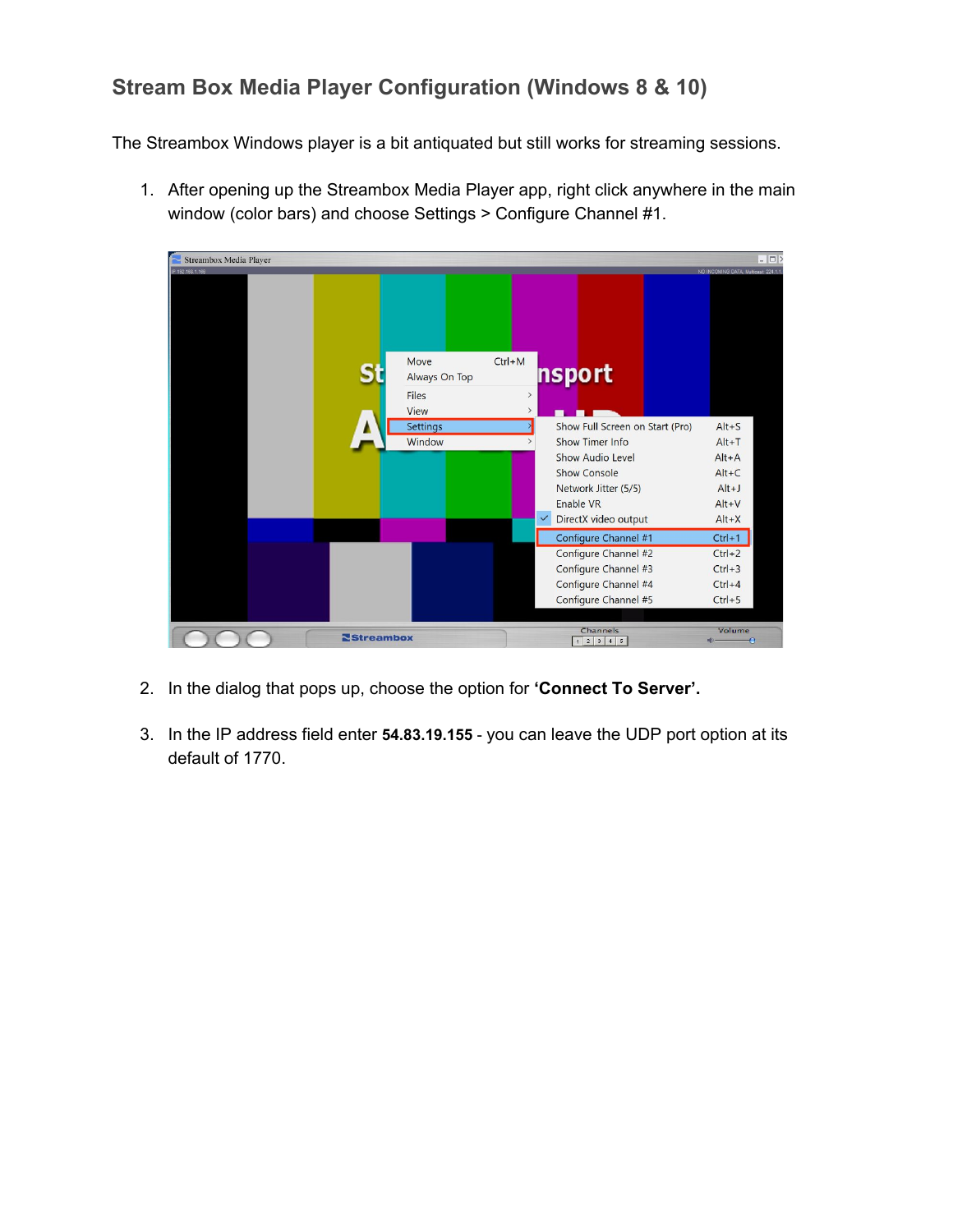|          | Configure Channel #1                                                           |                         |  |  |  |  |
|----------|--------------------------------------------------------------------------------|-------------------------|--|--|--|--|
|          | Channel #1<br>Channel Name:                                                    |                         |  |  |  |  |
|          | IP configuration                                                               |                         |  |  |  |  |
|          | Unicast receiver (waits for data)<br>Connect to server<br>Join multicast group |                         |  |  |  |  |
|          | 54.83.19.155<br><b>IP Address</b>                                              | 1770<br><b>UDP Port</b> |  |  |  |  |
| Metadata |                                                                                |                         |  |  |  |  |
|          | Login:                                                                         | guest                   |  |  |  |  |
|          | Password:                                                                      |                         |  |  |  |  |
|          | Reporter:                                                                      |                         |  |  |  |  |
|          | Network1:                                                                      | <b>\$BLSFIB</b>         |  |  |  |  |
|          | Network2:                                                                      |                         |  |  |  |  |
|          | Network3:                                                                      |                         |  |  |  |  |
|          | <b>OK</b>                                                                      | Cancel                  |  |  |  |  |

- 4. In the Metadata area enter '**guest**' and '**guest**' in the Username and Password fields.
- 5. In the Network 1 field enter the Session ID that we will provide. After entering this code press 'OK'.

In 15-20 seconds the stream will negotiate and connect. It may take a few additional seconds for the stream to stabilize slight banding and buffering is normal in the first few seconds.

### **Dedicated Streambox Installation**

If we work together often, it may be worth considering a more permanent installation. Streambox offers several hardware products for connecting to TVs and monitors. Examples of these installations would be in conference rooms, viewing suites, living rooms or edit suites.

After initial setup, there is nothing more for you to do! We can simply schedule times for reviews and send high-quality real-time audio and video to these devices. Please contact us for more information and if you have any questions on using Streambox solutions.